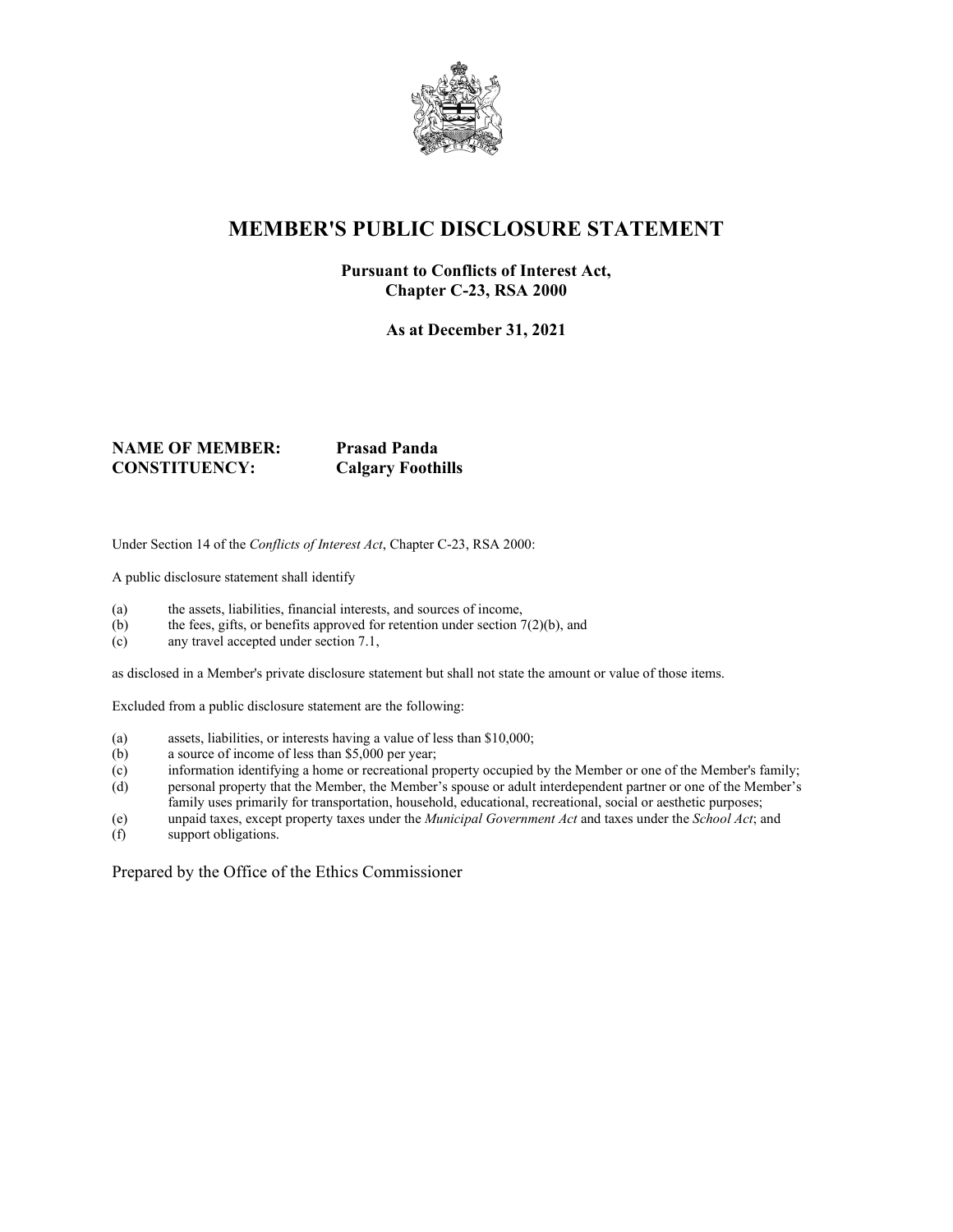### **PUBLIC DISCLOSURE STATEMENT FOR Prasad Panda**

#### **FORM 1: MEMBER (Prasad Panda)**

| <b>INCOME</b>                                                                                   |                                                                     |  |
|-------------------------------------------------------------------------------------------------|---------------------------------------------------------------------|--|
| <b>Source</b>                                                                                   | <b>Nature of Income</b>                                             |  |
| <b>Province of Alberta</b>                                                                      | MLA Indemnity and Allowance                                         |  |
| <b>ASSETS</b>                                                                                   |                                                                     |  |
| <b>Real Property</b>                                                                            | Primary Residence                                                   |  |
| <b>Bank, Trust Company or Other Financial</b><br><b>Institution</b>                             | Scotiabank, HDFC Bank                                               |  |
| <b>Publicly Traded Securities (stocks and bonds)</b><br>and Registered Retirement Savings Plans | In a blind trust approved by the Ethics<br>Commissioner of Alberta. |  |
| <b>Canada Savings Bonds, Guaranteed</b><br><b>Investment Certificates</b>                       | n/a                                                                 |  |
| <b>Mutual Funds</b>                                                                             | n/a                                                                 |  |
| <b>Annuities and Life Insurance Policies</b>                                                    | n/a                                                                 |  |
| <b>Pension Rights</b>                                                                           | n/a                                                                 |  |
| <b>Other Assets</b>                                                                             | In a blind trust approved by the Ethics<br>Commissioner of Alberta. |  |
| <b>Gifts and Personal Benefits</b>                                                              | n/a                                                                 |  |
| <b>Travel on Non-commercial Aircraft</b>                                                        | n/a                                                                 |  |
| <b>LIABILITIES</b>                                                                              |                                                                     |  |
| <b>Mortgages</b>                                                                                | n/a                                                                 |  |
| <b>Loans or Lines of Credit</b>                                                                 | n/a                                                                 |  |
| <b>Guarantees</b>                                                                               | n/a                                                                 |  |
| <b>Other</b>                                                                                    | n/a                                                                 |  |
| <b>FINANCIAL INTERESTS</b>                                                                      |                                                                     |  |
| In a management arrangement approved by the Ethics Commissioner of Alberta.                     |                                                                     |  |